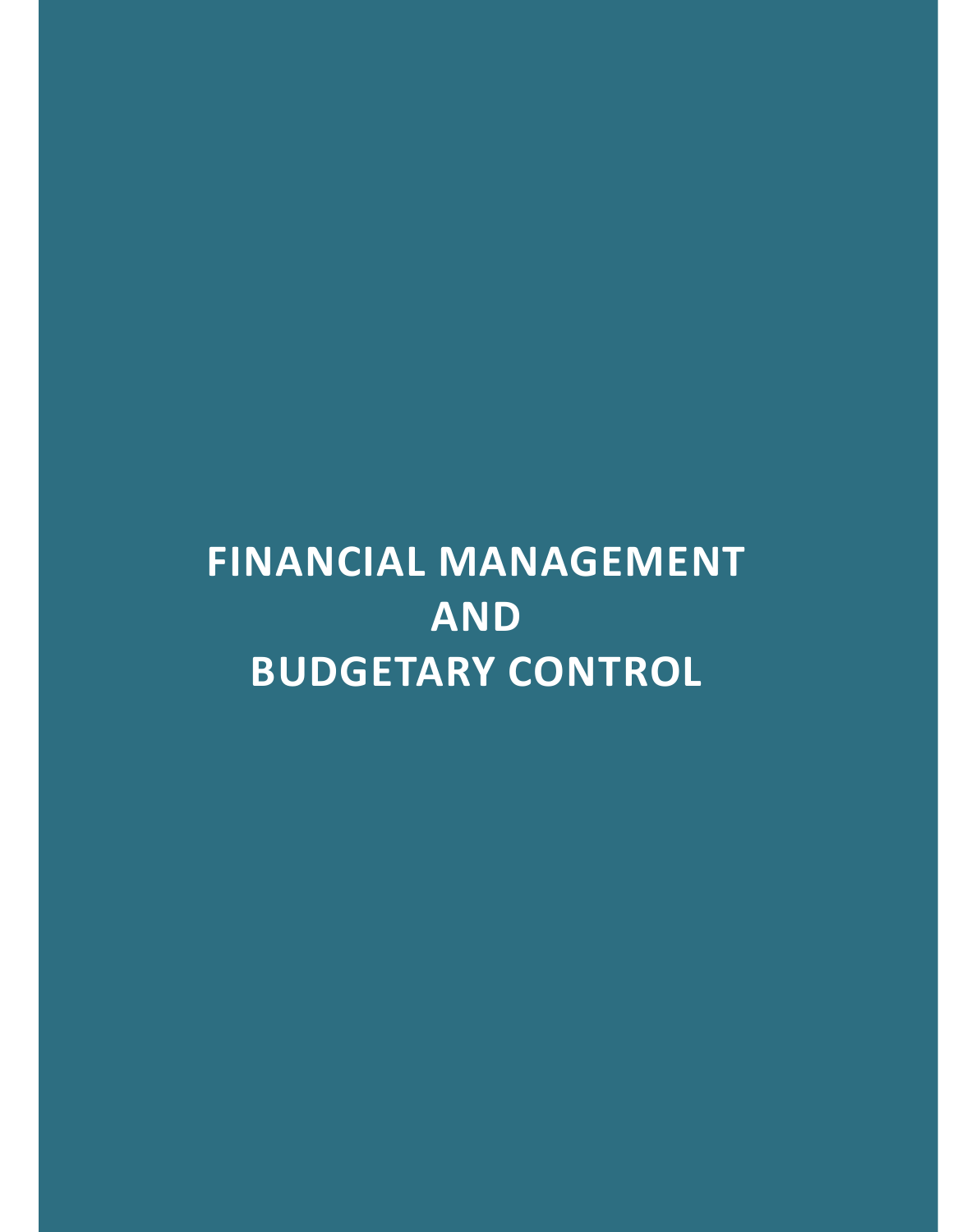

#### **2.1 Introduction**

propriation Accounts are accounts of the expenditure, voted and charged, of the Government for each financial year compared with the amounts of the voted grants and appropriations charged for different purposes as specifie Government for each financial year compared with the amounts of the voted grants and appropriations charged for different purposes as specified in the schedules appended to the Appropriation Acts. These Accounts list the original budget estimates, supplementary grants, surrenders and re-appropriations distinctly and indicate actual capital and revenue expenditure on various specified services *vis-à-vis* those authorized by the Appropriation Act in respect of both charged and voted items of budget. Appropriation Accounts, thus, facilitate management of finances and monitoring of budgetary provisions and are therefore complementary to Finance Accounts.

Audit of appropriations by the Comptroller and Auditor General of India seeks to ascertain whether the expenditure actually incurred under various grants is within the authorization given under the Appropriation Act and that the expenditure required to be charged under the provisions of the Constitution is so charged. It also ascertains whether the expenditure so incurred is in conformity with the law, relevant rules, regulations and instructions.

#### **2.2 Summary of Appropriation Accounts**

The summarized position of actual expenditure during 2013-14 against 49 grants/appropriations (48 Grants and one Appropriation) are given in **Table-2.1.**

|                    |                                     |                                  |                                                 |                          |                              | $(\bar{\bar{\mathbf{x}}}$ in crore) |
|--------------------|-------------------------------------|----------------------------------|-------------------------------------------------|--------------------------|------------------------------|-------------------------------------|
|                    | <b>Nature of expenditure</b>        | Original grant/<br>appropriation | <b>Supplementary</b><br>grant/<br>appropriation | <b>Total</b>             | <b>Actual</b><br>expenditure | Saving $(-)/$<br>$Excess (+)$       |
|                    | Revenue<br>I                        | 5,688.99                         | 146.15                                          | 5,835.14                 | 4,604.01                     | $(-) 1,231.13$                      |
| <b>Voted</b>       | II Capital                          | 630.90                           | 642.91                                          | 1,273.81                 | 699.39                       | $(-)$ 574.42                        |
|                    | <b>III Loans and Advances</b>       | 2.10                             | 15.60                                           | 17.70                    | 30.71                        | $(+)$ 13.01                         |
| <b>Total Voted</b> |                                     | 6,321.99                         | 804.66                                          | 7,126.65                 | 5,334.11                     | $(-)1,792.54$                       |
|                    | <b>IV</b> Revenue                   | 319.95                           | 0.93                                            | 320.88                   | 322.73                       | $(+)1.85$                           |
| <b>Charged</b>     | V Capital                           |                                  | $\overline{\phantom{a}}$                        | $\overline{\phantom{a}}$ | ٠                            |                                     |
|                    | <b>VI</b> Public Debt<br>Repayment  | 104.72                           | 503.56                                          | 608.28                   | 956.66                       | $(+)$ 348.38                        |
|                    | <b>Total Charged</b>                | 424.67                           | 504.49                                          | 929.16                   | 1,279.39                     | $(+)$ 350.23                        |
| Fund (if any)      | <b>Appropriation to Contingency</b> |                                  |                                                 |                          |                              |                                     |
|                    | <b>Grand Total</b>                  | 6,746.66                         | 1,309.15                                        | 8,055.81                 | 6,613.50                     | $\overline{(-)}$ 1,442.31           |

#### **Table-2.1: Summarized Position of Actual Expenditure** *vis-à-vis* **Original/ Supplementary provisions**

The overall savings of  $\bar{\tau}$  1,442.31 crore was the result of savings of  $\bar{\tau}$  1,942.42 crore in 45 grants under Revenue Section, 18 grants under Capital Section which was offset by excess

Audit Report (State Finances) for the year ended 31 March 2014 49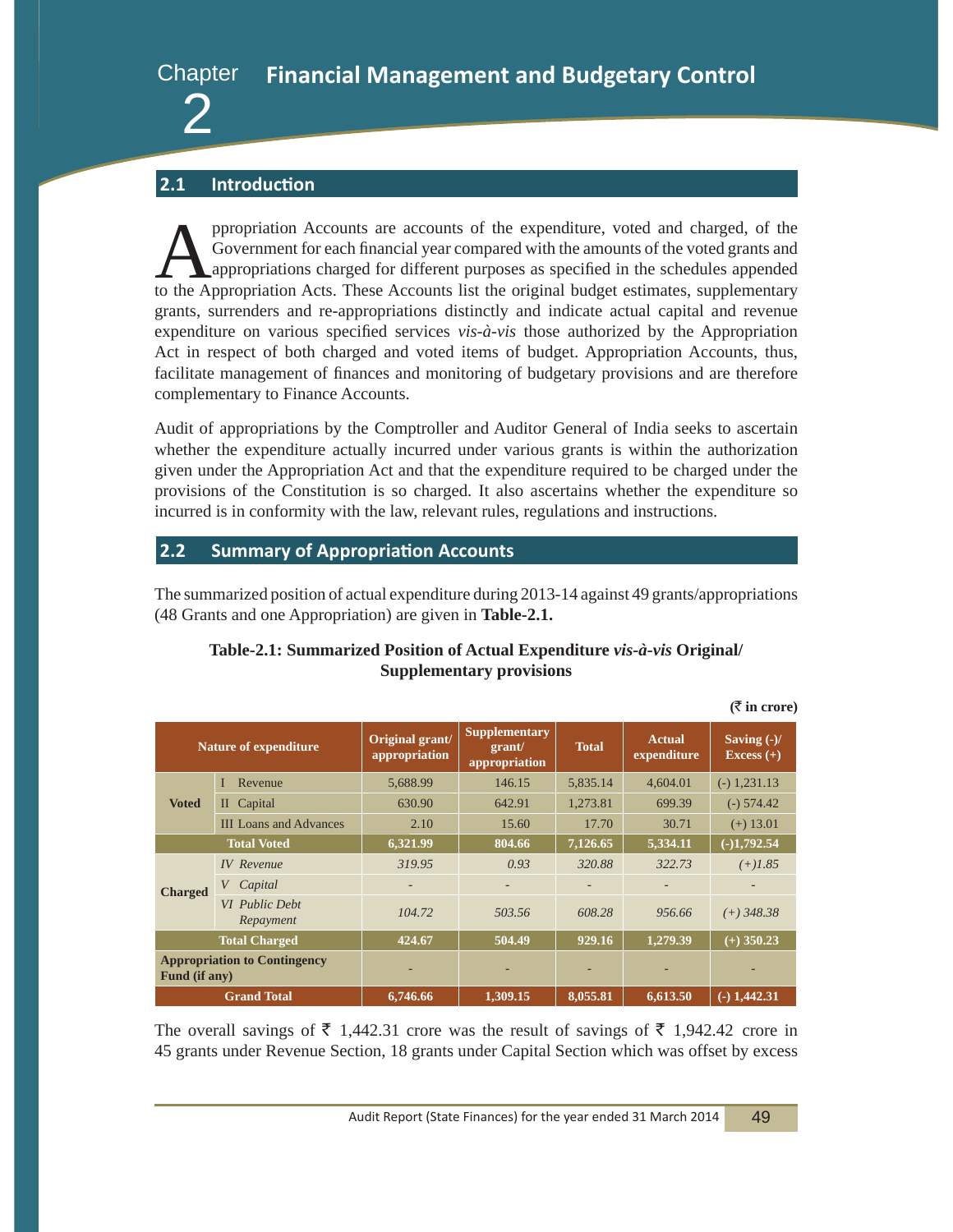of  $\bar{\xi}$  500.11 crore in three grants and one appropriation under Revenue Section and one grant and one appropriation under Capital Section.

The Appropriation accounts of 2013-14 included 48 Grants and one Appropriation. Major savings occurred in Planning and Programme Implementation Department ( $\bar{\xi}$  921.40 crore), Agriculture ( $\bar{\tau}$  110.68 crore), School Education ( $\bar{\tau}$  53.04 crore), Environment and Forests  $(\bar{\mathfrak{F}} 52.50 \text{ core})$  and Local Administration Department ( $\bar{\mathfrak{F}} 37.75 \text{ core}$ ) under Revenue section. Substantial savings also occurred in Public Works Department ( $\bar{\tau}$  187.20 crore), Minor Irrigation  $(\bar{\mathfrak{F}} 131.60$  crore), Urban Development & Poverty Alleviation ( $\bar{\mathfrak{F}} 113.27$  crore) and Food Civil Supplies & Consumer Affairs (` 53.25 crore) under Capital Section **(Appendix-2.1 A).**

The reasons for savings/excess were called for from the concerned Departments. However, no reply was received (September 2014).

#### **2.3 Financial Accountability and Budget Management**

#### *2.3.1 Appropriation vis-à-vis Allocative Priorities*

The outcome of the appropriation audit revealed that savings aggregating  $\bar{\tau}$  1,374.93 crore in 32 cases (Revenue) and  $\bar{\tau}$  560.82 crore in 13 cases (Capital) exceeded  $\bar{\tau}$  one crore in each case or more than 12 *per cent* of the total provision **(Appendix-2.1)**. Also savings aggregating ` 1,890.21 crore in 32 cases (Revenue Voted, Revenue Charged and Capital Voted), exceeded  $\bar{\xi}$  10 crore and above or more than 12 *per cent* of the total provision (Appendix-2.1 A). Against the overall savings of  $\bar{\tau}$  1,942.42 crore during 2013-14, savings of  $\bar{\tau}$  1,622.97 crore (83.55 *per cent*) occurred in eight cases relating to eight grants where savings were more than ` 50 crore and above as indicated in **Table-2.2:**

| Sl. No.                 | <b>No. and Name of the Grant</b>            | Original | <b>Supplementary</b> | <b>Total</b> | <b>Actual</b><br><b>Expenditure</b> | <b>Savings</b> |
|-------------------------|---------------------------------------------|----------|----------------------|--------------|-------------------------------------|----------------|
| <b>Revenue-Voted</b>    |                                             |          |                      |              |                                     |                |
| $\mathbf{1}$            | 14-Planning and Programme<br>Implementation | 955.32   | 5.23                 | 960.55       | 39.15                               | 921.40         |
| $\overline{2}$          | 31-Agriculture                              | 175.29   | 103.20               | 278.49       | 167.81                              | 110.68         |
| 3                       | 20-School Education                         | 580.07   | 147.10               | 727.17       | 674.13                              | 53.04          |
| $\overline{\mathbf{4}}$ | 36-Environment and Forests                  | 84.42    | 60.95                | 145.37       | 92.86                               | 52.51          |
| <b>Capital-Voted</b>    |                                             |          |                      |              |                                     |                |
| $\mathbf{1}$            | 45-Public Works                             | 95.02    | 312.45               | 407.47       | 220.26                              | 187.21         |
| $\overline{2}$          | 47-Minor Irrigation                         | 131.60   | 0.19                 | 131.79       | 0.19                                | 131.60         |
| 3                       | 46-UD&PA                                    | 102.86   | 70.93                | 173.79       | 60.51                               | 113.28         |
| $\overline{\mathbf{4}}$ | 17-Food and Civil Supplies                  | 178.27   | 89.26                | 267.93       | 214.68                              | 53.25          |
|                         | <b>Total</b>                                | 2,302.85 | 789.31               | 3,092.56     | 1,469.59                            | 1,622.97       |

#### Table-2.2: List of Grants with savings of  $\bar{z}$  50 crore and above

**(**` **in crore)**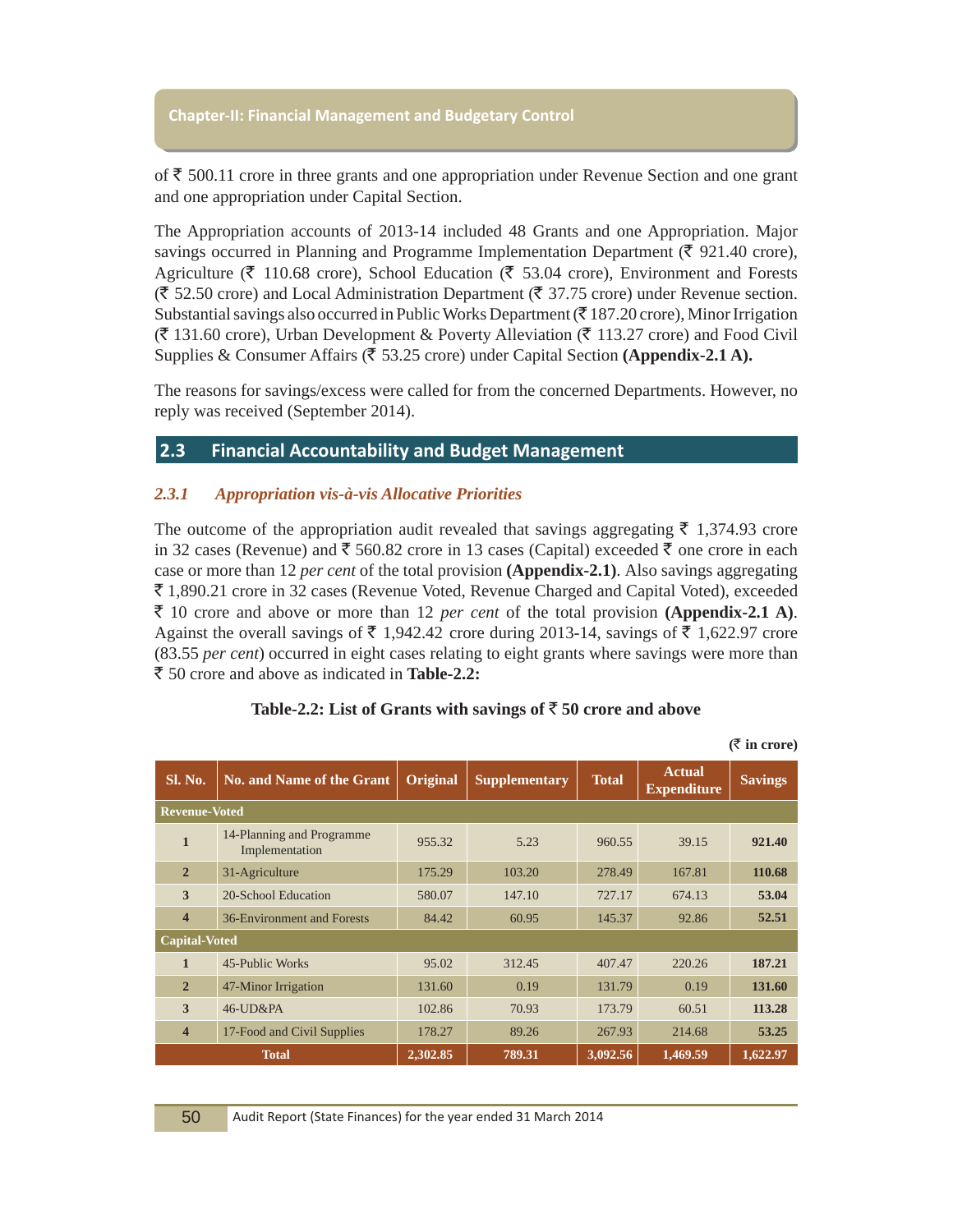#### *2.3.2 Persistent Savings*

In one case, during the last six years there were persistent savings of more than  $\bar{\tau}$  one crore **(Table-2.3).**

|     |                                                  |                          |         |         |         |         | --------- |  |
|-----|--------------------------------------------------|--------------------------|---------|---------|---------|---------|-----------|--|
| SI. | No. and Name of                                  | <b>Amount of savings</b> |         |         |         |         |           |  |
| No. | the grant                                        | 2008-09                  | 2009-10 | 2010-11 | 2011-12 | 2012-13 | 2013-14   |  |
|     | 14 - Planning and<br>Programme<br>Implementation | 112.39                   | 8.85    | 109.03  | 50.00   | 29.40   | 921.40    |  |
|     | Department                                       | (80.00)                  | (21.00) | (77.95) | (61.12) | (40.51) | (95.92)   |  |



*Figures in the parentheses indicate percentage to total provision of that grant*

#### *2.3.3 Excess Expenditure*

Revenue expenditure aggregating  $\bar{\tau}$  655.92 crore in 12 cases exceeded the approved provisions  $(\bar{\mathfrak{F}} 374.97$  crore) by  $\bar{\mathfrak{F}} 280.96$  crore which was more than the approved provision by one crore in each case or more than 33 *per cent* of the total provision. Also Capital expenditure of ₹870.48 crore in six cases exceeded the approved provisions (₹500.14 crore) by ₹370.34 crore **(Appendix-2.2).** In *six* cases, expenditure exceeded more than 50 *per cent* over the approved provisions. Moreover, there were expenditure without any provisions/appropriations in *four* cases. Details are given in **Table-2.4.**

#### **Table-2.4: Grants/Appropriations where expenditure exceeded more than 50** *per cent* **over the approved provisions during 2013-14**

| SI.<br>No.       | <b>Grant</b><br>N <sub>0</sub> | Name of the Grant/Appropriation<br>with Major or Minor heads                                 | <b>Total Grant/</b><br><b>Appropriation</b> | <b>Expenditure</b> | <b>Excess</b><br><b>Expenditure</b> | Percentage |
|------------------|--------------------------------|----------------------------------------------------------------------------------------------|---------------------------------------------|--------------------|-------------------------------------|------------|
| $\left(1\right)$ | (2)                            | (3)                                                                                          | $\boldsymbol{(4)}$                          | (5)                | (6)                                 | (7)        |
|                  | <b>Revenue (Voted)</b>         |                                                                                              |                                             |                    |                                     |            |
|                  |                                | Finance<br>2071-01-101(01) Pension                                                           | 9,500.00                                    | 29,624.20          | 20,124.20                           | 211.83     |
| 1                | 9                              | $2071 - 01 - 104(01)$ Pension/Gratuities                                                     | 4,350.00                                    | 6,752.51           | 2,402.51                            | 55.23      |
|                  |                                | $2071 - 115(01)$ Leave Encashment                                                            | 2,800.00                                    | 4,671.25           | 1,871.25                            | 66.83      |
|                  |                                | 2071-01-103-01 Compassionate<br><b>Allowances</b>                                            | 1.00                                        | 190.66             | 189.66                              | 18,966.00  |
| $\overline{2}$   | 15                             | <b>General Administration Department</b><br>2053-093-04 DC, Champhai                         | 317.63                                      | 513.16             | 195.53                              | 61.56      |
| 3                | 30                             | Disaster Management & Rehabilitation<br>2245-80-103(01) State Disaster<br>Response Fund (FC) | 445.50                                      | 869.00             | 423.50                              | 95.06      |
| $\overline{4}$   | Public<br>Debt                 | 2049-01-115-02 Overdraft                                                                     | 0.00                                        | 12.68              | 12.68                               |            |
|                  |                                | <b>Total</b>                                                                                 | 17,414.13                                   | 42,633.46          | 25,219.33                           |            |

 $(\bar{\bar{\zeta}}$  in lakh)

**(**` **in crore)**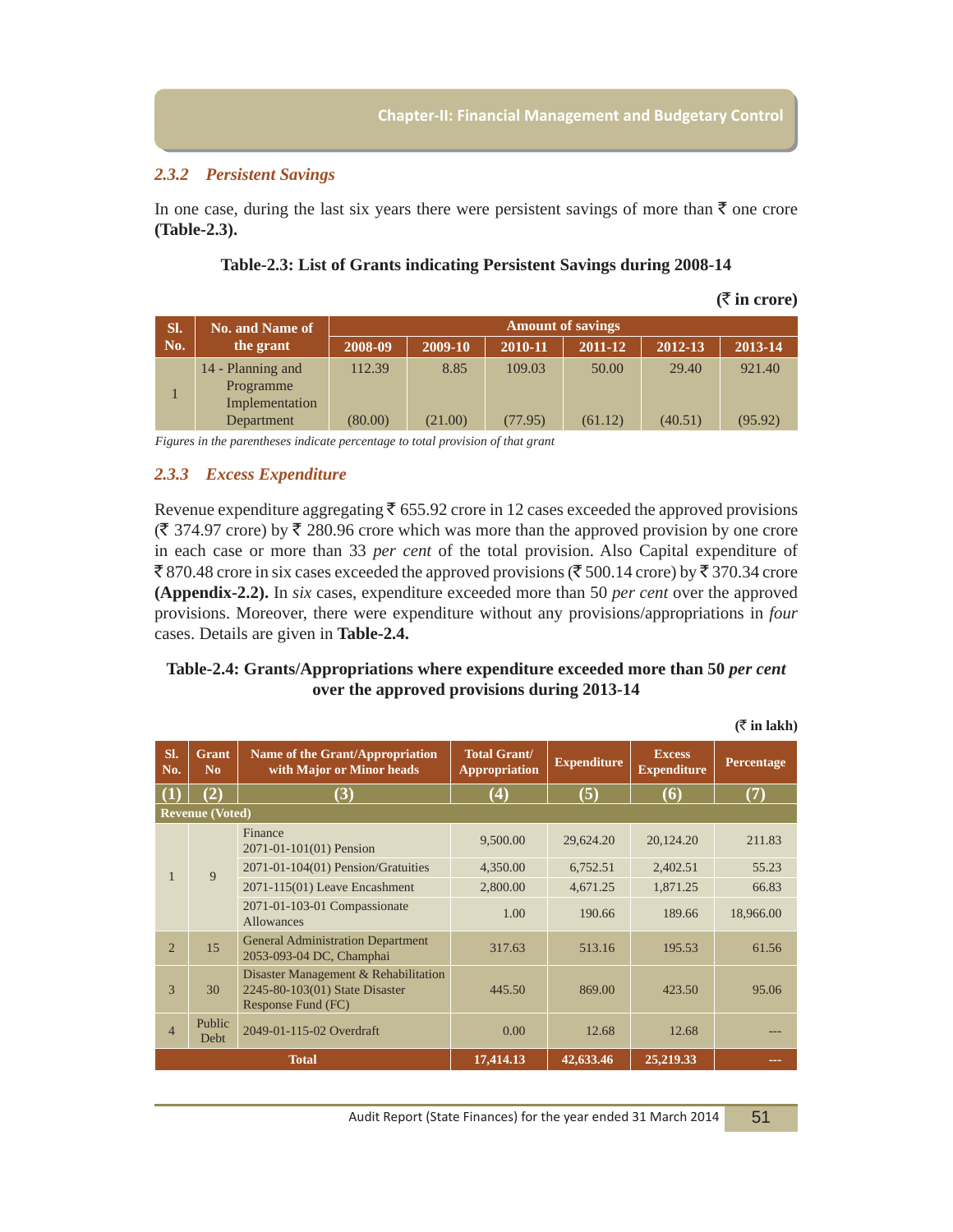|                    |                        | (3)                                                                                                              | $\bf(4)$       | (5)       | 66)       | (7)    |
|--------------------|------------------------|------------------------------------------------------------------------------------------------------------------|----------------|-----------|-----------|--------|
|                    | <b>Capital</b> (Voted) |                                                                                                                  |                |           |           |        |
|                    |                        | <b>Public Works</b><br>$4202-01-203-02$ SMS for construction<br>of college buildings (SCA)                       | 14.44          | 44.44     | 30.00     | 207.76 |
|                    | 45                     | 4202-01-203-11 Construction of three<br>College Buildings (Auditorium for<br>Lunglei Government College)         | 0.00           | 200.00    | 200.00    |        |
|                    |                        | 4202-01-203-12 SMS for construction<br>of three college buildings (Auditorium<br>for Lunglei Government College) | $0.00^{\circ}$ | 22.22     | 22.22     |        |
| $\overline{2}$     | Public<br><b>Debt</b>  | 6003-110-02 Overdraft                                                                                            | 0.00           | 21,950.65 | 21,950.65 |        |
|                    |                        | <b>Total</b>                                                                                                     | 14.44          | 22,217.31 | 22,202.87 | ---    |
| <b>Grand Total</b> |                        |                                                                                                                  | 17,428.57      | 64,850.77 | 47,422.20 | ---    |

#### *2.3.4 Expenditure without provision*

Expenditure should not be incurred on a scheme/service without provision of funds. It was, however, noticed that expenditure of  $\bar{\tau}$  221.86 crore was incurred in four cases without any provision of funds in the original estimates/supplementary demand and without any re-appropriation orders to this effect as given in **Table-2.5.**

#### **Table-2.5: Details of expenditure incurred without provision during 2013-14**

| SI.<br>No.     | <b>No. and Name of Grants</b>                                                                                                      | <b>Amount of</b><br>expenditure<br>without provision | <b>Reasons/Remarks</b>                                                                                                |  |  |
|----------------|------------------------------------------------------------------------------------------------------------------------------------|------------------------------------------------------|-----------------------------------------------------------------------------------------------------------------------|--|--|
|                | 45-Public Works<br>$4202 - 01 - 203 - 11$ Construction of three<br>College Building (Auditorium for<br>Lunglei Government College) | 200.00                                               | intimated<br>Reasons<br>has<br>been<br>not<br>(September 2014)                                                        |  |  |
|                | 4202-01-203-12 SMS for construction<br>of three College Building (Auditorium<br>for Lunglei Government College)                    | 22.22                                                | $-do-$                                                                                                                |  |  |
|                | <b>Public Debt</b><br>2049-01-115-02 Overdraft                                                                                     | 12.68                                                | Due to payment of interest on overdraft<br>which was not assessed at the time of<br><b>Budget Estimation</b>          |  |  |
| $\overline{2}$ | 6003-110-02 Overdraft                                                                                                              | 21,950.65                                            | Due to inability of the Finance Dept. to<br>assess the requirement for repayment of<br>Loans & Advances and Overdraft |  |  |
|                | <b>Total</b>                                                                                                                       | 22, 185, 55                                          |                                                                                                                       |  |  |

#### $(\bar{\bar{\zeta}}$  in lakh)

#### *2.3.5 Unutilised provision of Fund*

Appropriation of fund for a work/scheme during a financial year is approved by the Legislature through budget for implementation of the work/scheme. During the year 2013-14, a provision of  $\bar{\tau}$  54.77 crore including supplementary grant for implementation of Finance Commission, NLCPR Schemes, *etc.* under seven departments was approved. The Departments, however, could not utilise the funds as approved and resulted in savings of the entire provision. The details are given in **Appendix-2.3.**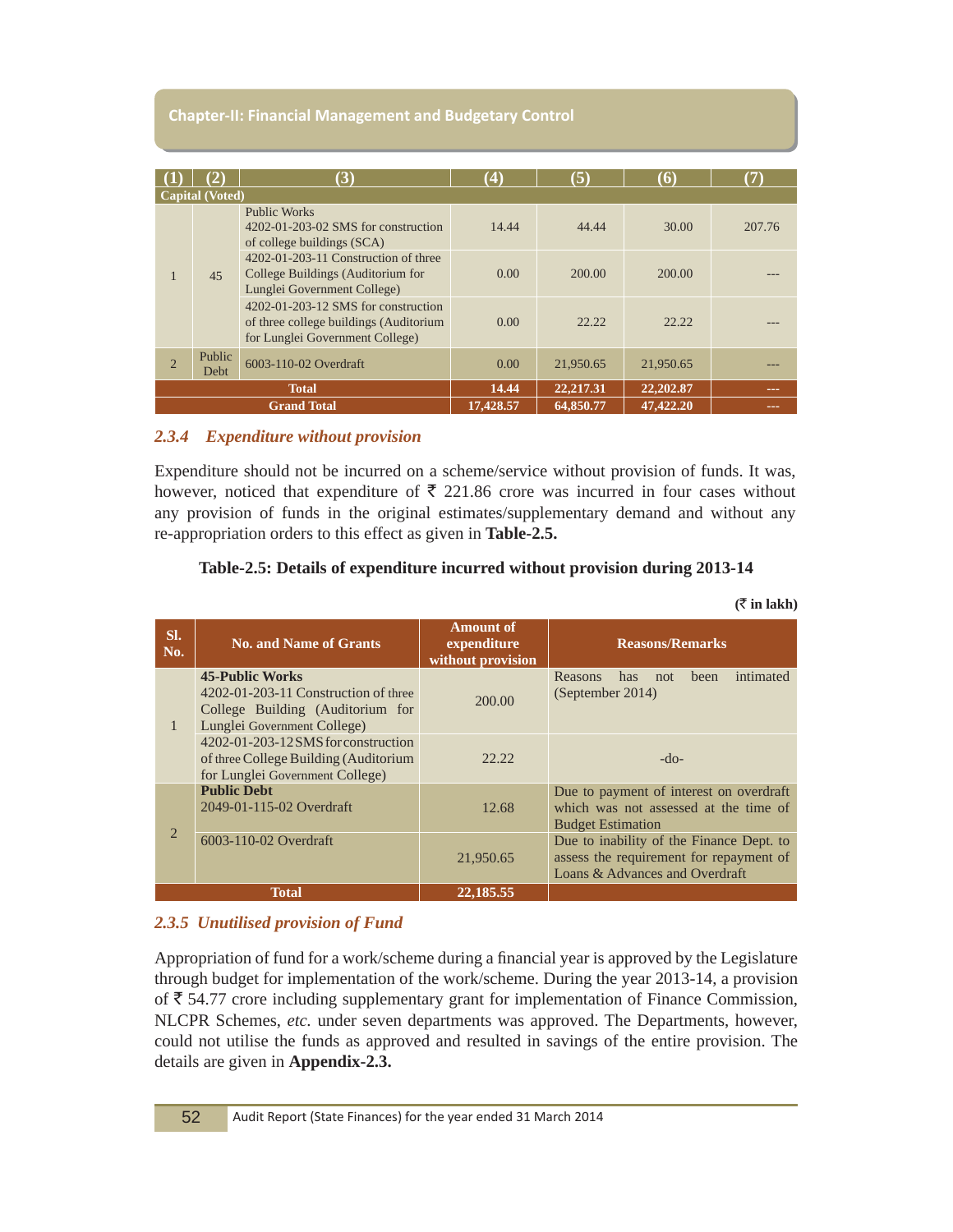#### *2.3.6 Excess over provisions relating to previous years requiring regularization*

As per Article 205 of the Constitution of India, it is mandatory for a State Government to get the excess over a grant/appropriation regularized by the State Legislature. Although no time limit for regularization of expenditure has been prescribed under the Article, but the regularization of excess expenditure is done after the completion of discussion of the Appropriation Accounts by the Public Accounts Committee (PAC). However, the excess expenditure amounting to ` 124.17 crore for the years 2010-11 to 2012-13 was yet to be regularised**.** The year-wise amount of excess expenditure pending regularisation for grants/appropriations is summarised in **Table-2.6.**

|              |                                               |                                    |                     | $(\overline{\zeta}$ in crore)                                                 |
|--------------|-----------------------------------------------|------------------------------------|---------------------|-------------------------------------------------------------------------------|
| Year         | <b>Number</b><br>of grants/<br>appropriations | <b>Grant/Appropriation numbers</b> | Amount<br>of excess | <b>Stage of consideration</b><br>by Public Accounts<br><b>Committee (PAC)</b> |
| 2010-11      | 3                                             | 17,28 & 42                         | 4.69                |                                                                               |
| $2011 - 12$  | 3                                             | 27,16 & 25                         | 0.59                |                                                                               |
| 2012-13      | $\overline{2}$                                | 9 & 49                             | 118.89              |                                                                               |
| <b>Total</b> | 8                                             |                                    | 124.17              |                                                                               |

#### *2.3.7 Excess over provision during 2013-14 requiring regularisation*

**Table-2.7** contains the summary of total excess in four grants and one appropriation amounting to  $\bar{\tau}$  500.10 crore over authorization from the Consolidated Fund of the State (CFS) during 2013-14 and requires regularisation under Article 205 of the Constitution.

#### **Table-2.7: Excess over provisions requiring regularisation during 2013-14**

|                     |                                                    |                               |          | $(\bar{\bar{\mathbf{x}}}$ in crore) |
|---------------------|----------------------------------------------------|-------------------------------|----------|-------------------------------------|
| <b>Sl. No.</b>      | Number and title of grant/<br>appropriation        | Total grant/<br>appropriation |          | <b>Excess</b>                       |
| <b>Voted Grants</b> |                                                    |                               |          |                                     |
| 1                   | 9-Finance (Revenue)                                | 402.95                        | 552.56   | 149.61                              |
| $\overline{2}$      | 19-Local Administration (Capital)                  | 4.48                          | 4.49     | 0.01                                |
| 3                   | 44-Trade & Commerce (Revenue)                      | 4.54                          | 4.58     | 0.04                                |
|                     | <b>Total (Voted)</b>                               | 411.97                        | 561.63   | 149.66                              |
|                     | <b>Charged Grants</b>                              |                               |          |                                     |
| $\overline{4}$      | 10-Mizoram Public Services Commission<br>(Revenue) | 4.63                          | 4.67     | 0.04                                |
| 5                   | Public Debt (Revenue)                              | 305.37                        | 307.39   | 2.02                                |
| 6                   | Public Debt (Capital)                              | 608.28                        | 956.66   | 348.38                              |
|                     | <b>Total (Charged)</b>                             | 918.28                        | 1268.72  | 350.44                              |
|                     | Total                                              | 1,330.25                      | 1,830.35 | 500.10                              |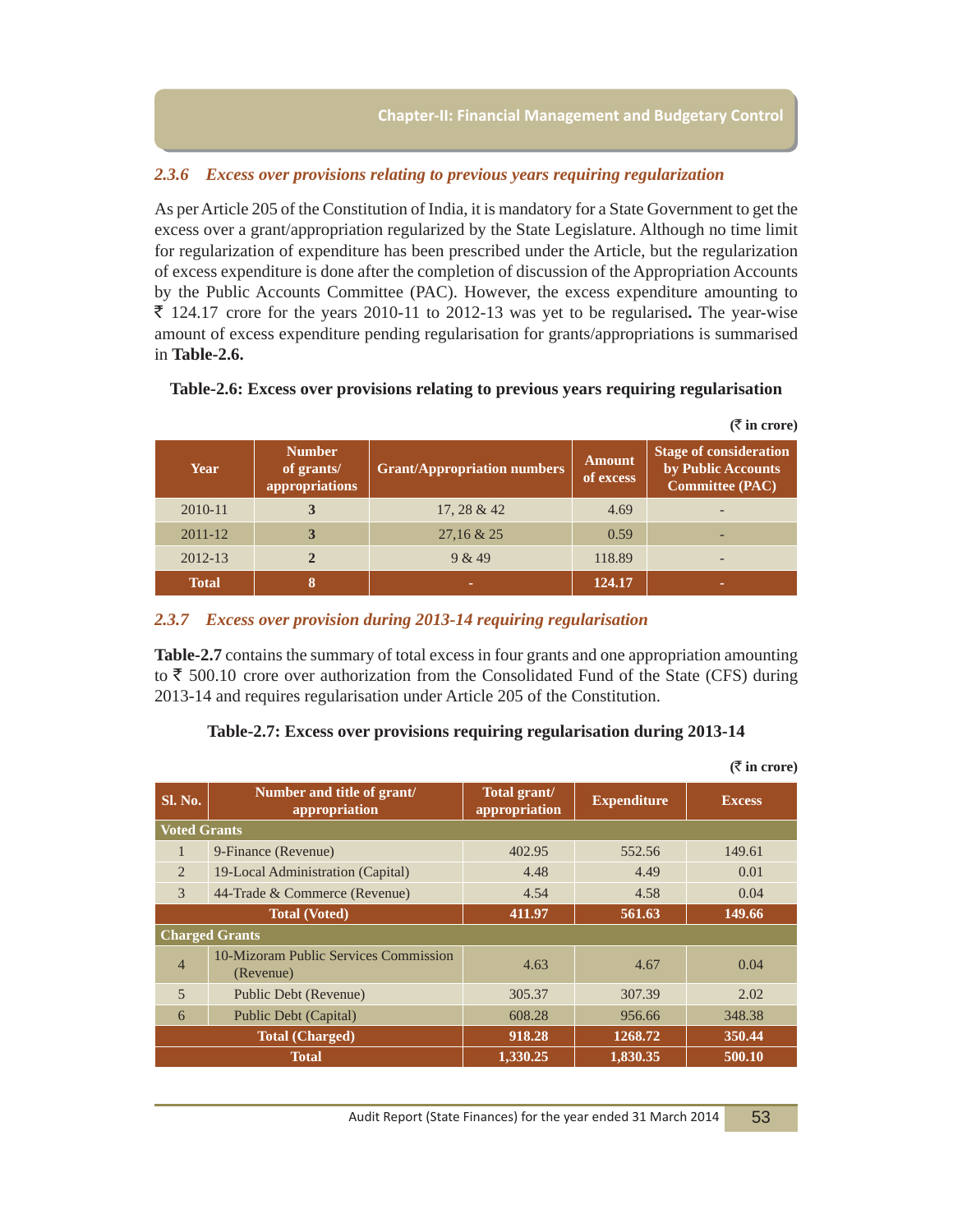#### *2.3.8 Unnecessary/Excessive/Inadequate supplementary provision*

Supplementary provision aggregating  $\bar{\xi}$  218.77 crore obtained in 17 cases,  $\bar{\xi}$  10 lakh or more in each case, during the year proved unnecessary as the original provision was not fully utilised as detailed in **Appendix-2.4.** Out of the above 17 cases,  $\bar{\xi}$  215.35 crore proved unnecessary in eight cases and were more than one crore and above in each case as detailed in **Table-2.8**.

#### **Table-2.8: Statement showing unnecessary Supplementary Provision of**  ` **one crore and above**

|                |                                                 |                                     |                                     |                                                       | $(\bar{z}$ in lakh)                    |
|----------------|-------------------------------------------------|-------------------------------------|-------------------------------------|-------------------------------------------------------|----------------------------------------|
| SI.<br>No.     | <b>Number and Name of the Grant</b>             | <b>Original</b><br><b>Provision</b> | <b>Actual</b><br><b>Expenditure</b> | <b>Savings out</b><br>of Original<br><b>Provision</b> | Supplem-<br>entary<br><b>Provision</b> |
|                | A. Revenue (Voted)                              |                                     |                                     |                                                       |                                        |
| $\mathbf{1}$   | 14- Planning and Programme Implementation       | 95,531.75                           | 3,915.27                            | 91,616.48                                             | 523.18                                 |
| $\overline{2}$ | 19-Local Administration                         | 6,341.47                            | 3,028.41                            | 3,313.06                                              | 461.69                                 |
| $\mathcal{R}$  | 30-Disaster Management and Rehabilitation       | 1,728.01                            | 1,684.36                            | 43.65                                                 | 555.55                                 |
| $\overline{4}$ | 31-Agriculture                                  | 17,529.27                           | 16,781.06                           | 748.21                                                | 10,320.00                              |
|                | <b>Total for Revenue (Voted)</b>                | 1,21,130.50                         | 25,409.10                           | 95,721.40                                             | 11,860.42                              |
|                | <b>B.</b> Capital (Voted)                       |                                     |                                     |                                                       |                                        |
| $\overline{5}$ | 9-Finance                                       | 2,475.00                            | 253.40                              | 2,221.60                                              | 253.40                                 |
| 6              | 16-Home                                         | 2,466.00                            | 2,114.47                            | 351.53                                                | 2,114.47                               |
| $\tau$         | 38-Rural Development                            | 4,432.00                            | 4,401.75                            | 30.25                                                 | 214.35                                 |
| 8              | 46-Urban Development and Poverty<br>Alleviation | 10,286.00                           | 6,051.32                            | 4,234.68                                              | 7,092.77                               |
|                | <b>Total for Capital (Voted)</b>                | 19,659.00                           | 12,820.94                           | 6,838.06                                              | 9,674.99                               |
|                | Grand Total $(A+B)$                             | 1,40,789.50                         | 38,230.04                           | 1,02,559.46                                           | 21,535.41                              |

Further, in 56 cases, Supplementary Provisions aggregating  $\bar{\xi}$  1,440.87 crore,  $\bar{\xi}$  20 lakh and above in each case, proved excessive/inadequate as detailed in **Appendix-2.5**. Out of these, there were 40 cases where supplementary provision proved excessive by more than  $\bar{\tau}$  one crore as detailed in **Table-2.9**.

#### **Table-2.9: Statement showing excessive supplementary provision (** $\bar{\tau}$  **one crore and above)**

|                |                                        |                              |                                          |                                  |                         | (5 IN RIKA)                                                          |  |  |
|----------------|----------------------------------------|------------------------------|------------------------------------------|----------------------------------|-------------------------|----------------------------------------------------------------------|--|--|
| SI.<br>No.     | <b>Number and Name of</b><br>the Grant | Original<br><b>Provision</b> | <b>Supplementary</b><br><b>Provision</b> | <b>Total</b><br><b>Provision</b> | <b>Expenditure</b>      | <b>Supplementary</b><br><b>Provision Excess</b><br>$(+)/$ Less $(-)$ |  |  |
| $\rm(1)$       | $\bf(2)$                               | (3)                          | $\left(4\right)$                         | (5)                              | $\boldsymbol{\epsilon}$ | (7)                                                                  |  |  |
|                | A. Revenue (Voted)                     |                              |                                          |                                  |                         |                                                                      |  |  |
|                | Law and Judicial<br>4                  | 1,553.91                     | 291.73                                   | 1,845.64                         | 1,712.63                | 133.01                                                               |  |  |
| $\overline{2}$ | Land Revenue and<br>6<br>Reforms       | 1,851.56                     | 601.04                                   | 2,452.60                         | 2,263.48                | 189.12                                                               |  |  |
| 3              | 8<br>Taxation                          | 1,154.90                     | 308.37                                   | 1.463.27                         | 1,345.49                | 117.78                                                               |  |  |

 $(\bar{r}$  in lakh)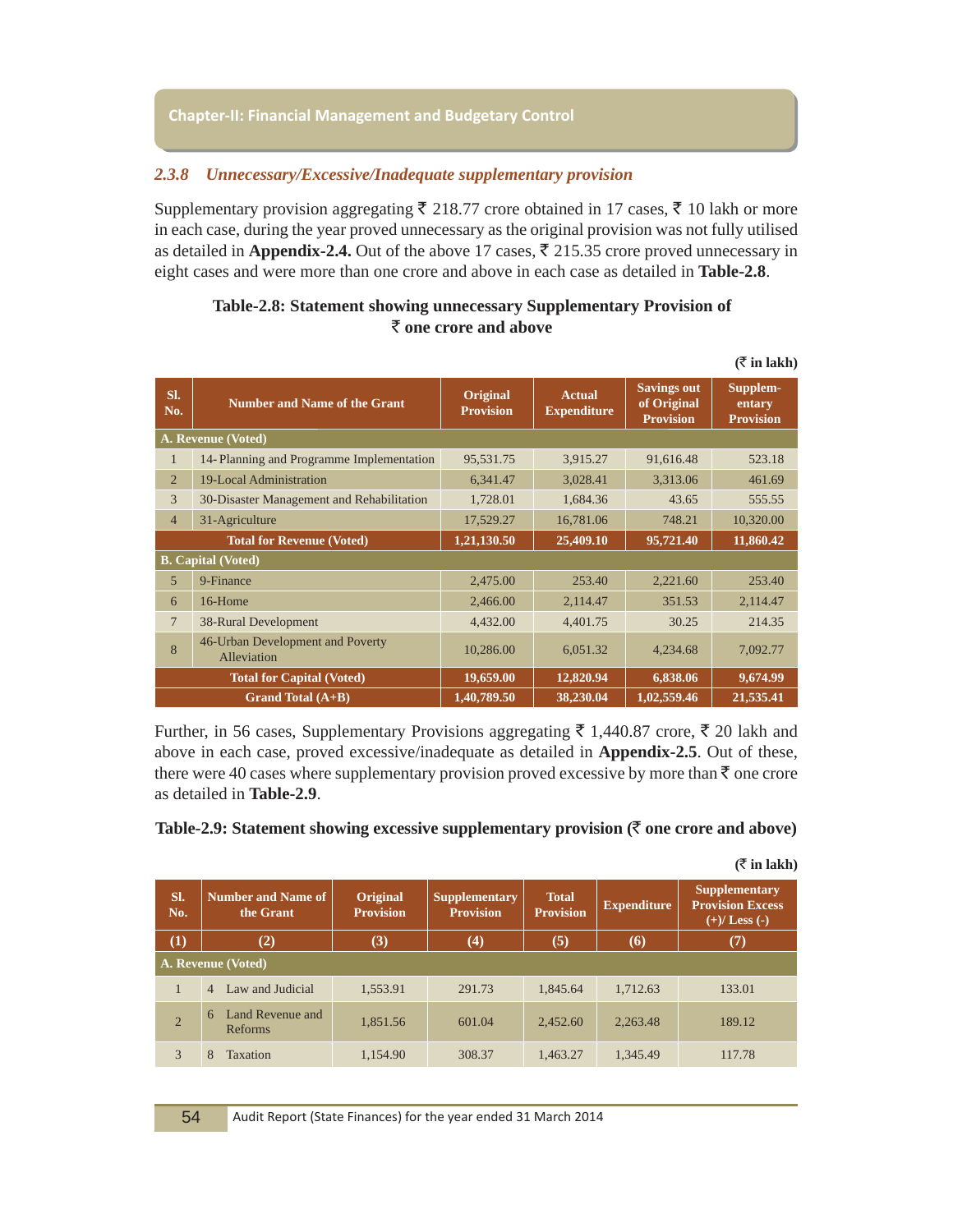| (1)            | (2)                                                       | (3)         | (4)         | (5)         | (6)         | (7)         |
|----------------|-----------------------------------------------------------|-------------|-------------|-------------|-------------|-------------|
| $\overline{4}$ | 14 Planning and<br>Programme<br>Implementation            | 95,531.75   | 523.18      | 96,054.93   | 3,915.27    | 92,139.66   |
| 5              | 15 General<br>Administration<br>Department                | 5,076.18    | 6,303.16    | 11,379.34   | 10,150.59   | 1,228.75    |
| 6              | 16 Home                                                   | 43,581.02   | 3,286.90    | 46,867.92   | 45,197.04   | 1,670.88    |
| $\overline{7}$ | 17 Food, Civil<br>Supplies $&$<br><b>Consumer Affairs</b> | 6,713.74    | 3,079.44    | 9,793.18    | 8,054.51    | 1,738.67    |
| 8              | 19 Local<br>Administration<br>Department                  | 6,341.47    | 461.69      | 6,803.16    | 3,028.41    | 3,774.75    |
| 9              | 20 School Education                                       | 58,007.60   | 14,709.61   | 72,717.21   | 67,413.12   | 5,304.09    |
| 10             | 21 Higher $&$<br>Technical<br>Education                   | 10,711.19   | 12,711.10   | 23,422.29   | 22,446.17   | 976.12      |
| 11             | 24 Medical & Public<br><b>Health Services</b>             | 16,792.86   | 9,346.03    | 26,138.89   | 24,801.26   | 1,337.63    |
| 12             | 25 Water Supply &<br>Sanitation                           | 10,886.00   | 3,020.09    | 13,906.09   | 13,692.88   | 213.21      |
| 13             | 27 District Councils                                      | 21,073.00   | 6,989.59    | 28,062.59   | 24,514.54   | 3,548.05    |
| 14             | 29 Social Welfare                                         | 3,216.11    | 10,931.79   | 14,147.90   | 13,269.38   | 878.52      |
| 15             | 30 Disaster<br>Management and<br>Rehabilitation           | 1,728.01    | 555.55      | 2,283.56    | 1,684.36    | 599.20      |
| 16             | 31 Agriculture                                            | 17,529.27   | 10,320.00   | 27,849.27   | 16,781.06   | 11,068.21   |
| 17             | 32 Horticulture                                           | 2,241.70    | 9,088.16    | 11,329.86   | 10,749.87   | 579.99      |
| 18             | 33 Soil and Water<br>Conservation                         | 1,819.53    | 3,756.52    | 5,576.05    | 5,210.90    | 365.15      |
| 19             | 34 Animal Husbandry<br>& Veterinary                       | 3,536.58    | 11,251.47   | 14,788.05   | 13,730.07   | 1,057.98    |
| 20             | 35 Fisheries                                              | 670.55      | 2,491.84    | 3,162.39    | 2,738.80    | 423.59      |
| 21             | 36 Environment &<br>Forest                                | 8,442.04    | 6,094.50    | 14,536.54   | 9,286.10    | 5,250.44    |
| 22             | 38 Rural<br>Development                                   | 5,473.40    | 3,267.15    | 8,740.55    | 7,700.77    | 1,039.78    |
| 23             | 39 Power                                                  | 27,910.04   | 5,123.37    | 33,033.41   | 31,716.33   | 1,317.08    |
| 24             | 40 Industries                                             | 4,201.46    | 6,351.20    | 10,552.66   | 10,451.08   | 101.58      |
| 25             | 41 Sericulture                                            | 1,156.85    | 893.70      | 2,050.55    | 1,881.74    | 168.81      |
| 26             | 42 Transport                                              | 4,365.81    | 88.00       | 4,453.81    | 3,490.66    | 963.15      |
| 27             | 45 Public Works                                           | 15,286.41   | 2,229.70    | 17,516.11   | 17,173.99   | 342.12      |
| 28             | 46 Urban<br>Development and<br><b>Poverty Alleviation</b> | 3,675.01    | 3,522.38    | 7,197.39    | 6,954.10    | 243.29      |
| 29             | 47 Minor Irrigation                                       | 1,608.75    | 17.70       | 1,626.45    | 1,024.68    | 601.77      |
|                | <b>Total for Revenue (Voted)</b>                          | 3,82,136.70 | 1,37,614.96 | 5,19,751.66 | 3,82,379.28 | 1,37,372.38 |

Audit Report (State Finances) for the year ended 31 March 2014 55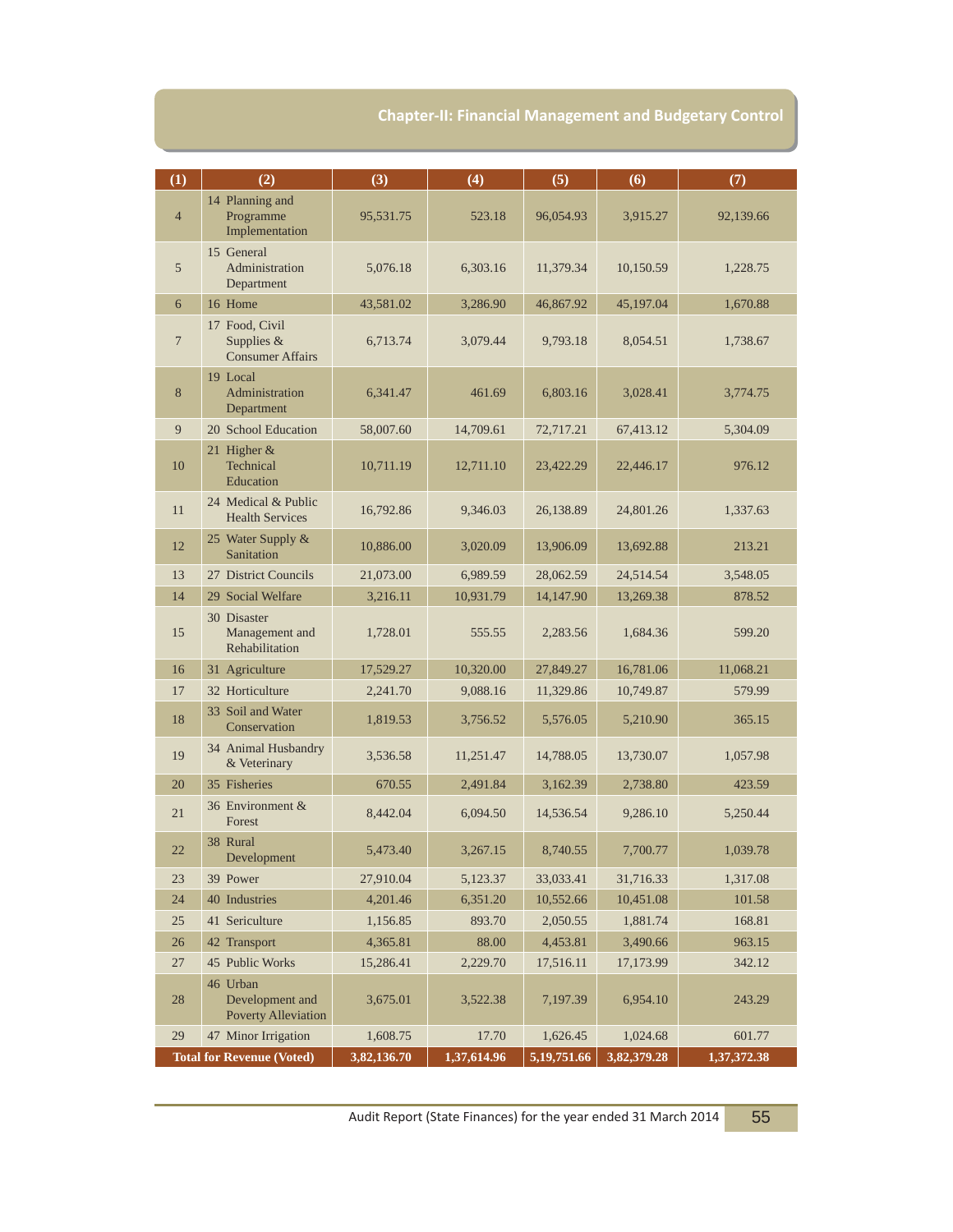| (1) | (2)                                                       | (3)         | (4)         | (5)         | (6)         | (7)         |
|-----|-----------------------------------------------------------|-------------|-------------|-------------|-------------|-------------|
|     | C. Capital (Voted)                                        |             |             |             |             |             |
| 30  | Law and Judicial<br>$\overline{4}$                        | 185.00      | 37.60       | 222.60      | 37.60       | 185.00      |
| 31  | Finance<br>9                                              | 2,475.00    | 253.40      | 2,728.40    | 253.40      | 2,475.00    |
| 32  | 16 Home                                                   | 2,466.00    | 2,114.47    | 4,580.47    | 2,114.47    | 2,466.00    |
| 33  | 17 Food, Civil<br>Supplies $&$<br><b>Consumer Affairs</b> | 17,826.70   | 8,966.41    | 26,793.11   | 21,467.92   | 5,325.19    |
| 34  | 24 Medical & Public<br><b>Health Services</b>             | 0.50        | 447.51      | 448.01      | 312.01      | 136.00      |
| 35  | 34 Animal Husbandry<br>& Veterinary                       | 470.00      | 619.14      | 1,089.14    | 594.39      | 494.75      |
| 36  | 38 Rural<br>Development                                   | 4,432.00    | 214.35      | 4,646.35    | 4,401.75    | 244.60      |
| 37  | 39 Power                                                  | 1,500.00    | 6,489.56    | 7,989.56    | 6.606.44    | 1,383.12    |
| 38  | 45 Public Works                                           | 9,502.00    | 31,244.75   | 40,746.75   | 22,026.35   | 18,720.40   |
| 39  | 46 Urban<br>Development &<br><b>Poverty Alleviation</b>   | 10,286.00   | 7,092.77    | 17,378.77   | 6.051.32    | 11,327.45   |
| 40  | 47 Minor Irrigation                                       | 13,160.00   | 19.00       | 13,179.00   | 19.00       | 13,160.00   |
|     | <b>Total for Capital (Voted)</b>                          | 62,303.20   | 57,498.96   | 1,19,802.16 | 63,884.65   | 55,917.51   |
|     | <b>Grand Total</b>                                        | 4,44,439.90 | 1,95,113.92 | 6,39,553.82 | 4,46,263.93 | 1,93,289.89 |

#### *2.3.9 Excessive/unnecessary re-appropriation of funds*

Re-appropriation is transfer of funds within a grant from one unit of appropriation, where savings are anticipated, to another unit where additional funds are needed. Injudicious re-appropriation proved excessive/inadequate or insufficient in 30 sub-heads and resulted in savings/excess of over  $\bar{\tau}$  10 lakh and above as detailed in **Appendix-2.6.** 

#### *2.3.10 Substantial surrenders*

Substantial surrenders (the cases where more than 50 *per cent* of total provision was surrendered) were made in respect of 62 sub-heads on account of either non-filling up of vacant posts or non-receipt/release of sanction order from Government of India or re-provision of fund for the next financial year. Out of the total provision amounting to  $\bar{\xi}$  1,793.58 crore in these 62 Schemes, an amount of  $\bar{\xi}$  1,653.59 crore was surrendered **(Appendix-2.7)** which included 100 *per cent* surrender in 32 Schemes ( $\bar{\tau}$  1,157.84 crore).

#### *2.3.11 Surrenders in excess of actual savings*

As against savings of  $\overline{\xi}$  285.13 crore, an amount of  $\overline{\xi}$  295.94 crore was surrendered resulting in excess surrender of  $\bar{\tau}$  10.81 crore as detailed in **Appendix-2.8**. There were three cases where the surrender in excess ( $\bar{\xi}$  9.28 crore) were more than  $\bar{\xi}$  50 lakh as shown in **Table-2.10***.*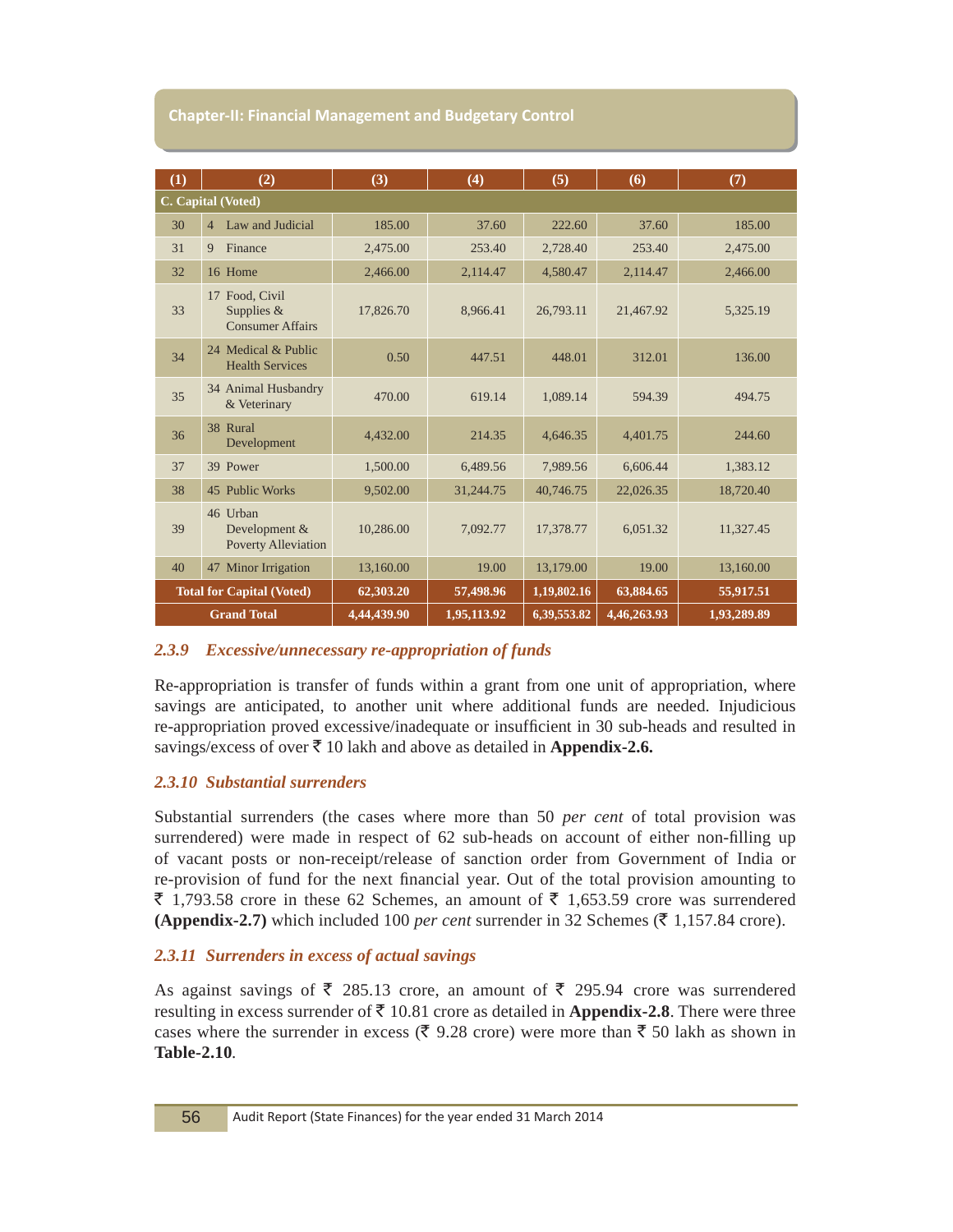$(\bar{z}$  in lakh)

 $(\bar{z}$  in lakh)

| SI.<br>No.             | Number and name of the<br>grant/appropriation          | Total grant/<br>appropriation | <b>Saving</b> | <b>Amount</b><br>surrendered | <b>Amount</b><br>surrendered<br>in excess |  |
|------------------------|--------------------------------------------------------|-------------------------------|---------------|------------------------------|-------------------------------------------|--|
|                        | <b>Revenue (Voted)</b>                                 |                               |               |                              |                                           |  |
| 1                      | 30 - Disaster Management and<br>Rehabilitation         | 2,283.56                      | 599.20        | 1,022.70                     | 423.50                                    |  |
| $\overline{2}$         | 46-Urban Development and<br><b>Poverty Alleviation</b> | 7,197.39                      | 243.29        | 498.59                       | 255.30                                    |  |
| <b>Capital (Voted)</b> |                                                        |                               |               |                              |                                           |  |
| $\mathcal{R}$          | 45-Public Works                                        | 40,746.75                     | 18,720.40     | 18,969.62                    | 249.22                                    |  |
|                        | <b>Grand Total</b>                                     | 50,227.70                     | 19,562.89     | 20,490.91                    | 928.02                                    |  |

In 67 cases, an amount of  $\bar{\tau}$  1,209.29 crore was surrendered without furnishing any reason as detailed in **Appendix-2.9**. The amount surrendered in excess of actual savings indicated lack of budgetary control in these Departments.

#### *2.3.12 Anticipated savings not surrendered*

As per extant Financial Rules, the spending Departments are required to surrender the grants/appropriations or portion thereof to the Finance Department as and when the savings are anticipated. At the close of the financial year 2013-14, there were, however, six grants/ appropriations in which savings of  $\overline{\xi}$  3.08 crore (0.16 *per cent* of the total savings) occurred but no part of the available savings was surrendered by the concerned Departments as shown in **Table-2.11**.

#### **Table-2.11: Statement of various grants/appropriations in which savings occurred but no part of which had been surrendered**

|                |                                                | $( \sqrt{\mu} \tan \mu)$                |
|----------------|------------------------------------------------|-----------------------------------------|
| <b>Sl. No.</b> | <b>Number and Name of Grants/Appropriation</b> | Saving which remained to be surrendered |
|                | 11-Secretariat Administration                  | 0.35                                    |
| 2              | 4-Law and Judicial                             | 185.00                                  |
| $\mathfrak{Z}$ | 25-Water Supply and Sanitation                 | 49.74                                   |
| $\overline{4}$ | 35-Fisheries                                   | 0.09                                    |
|                | 37-Co-operation                                | 72.38                                   |
| 6              | 42-Transport                                   | 0.06                                    |
|                | Total                                          | 307.62                                  |

Out of total savings of  $\bar{\tau}$  1,498.44 crore under 40 grants/appropriations, savings of  $\bar{\tau}$  115.32 crore remained to be surrendered as shown in **Appendix-2.10.** Besides, out of total savings of  $\bar{\tau}$  191.29 crore under seven grants/appropriations where savings was  $\bar{\tau}$  one crore and above in each case, only savings amounting to  $\bar{\tau}$  81.28 crore (42.49 *per cent*) was surrendered leaving a balance savings of  $\bar{\tau}$  110.01 crore (57.51 *per cent*) not surrendered as shown in **Table-2.12** below: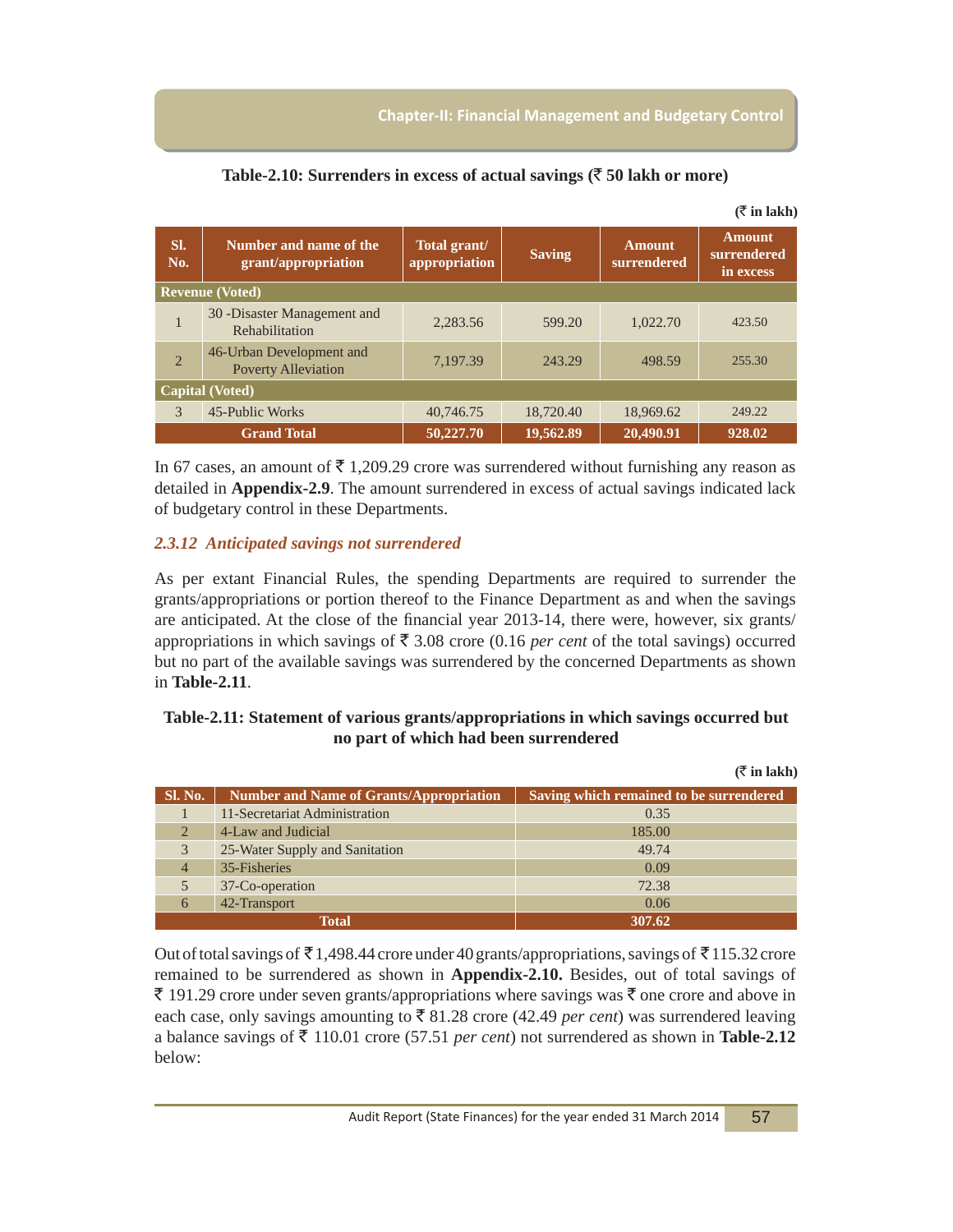| SI.<br>No.             | <b>Number and Name of Grants/Appropriation</b> |                                           | <b>Saving</b> | <b>Surrender</b> | <b>Saving which</b><br>remained to be<br>surrendered |  |  |
|------------------------|------------------------------------------------|-------------------------------------------|---------------|------------------|------------------------------------------------------|--|--|
|                        | <b>Revenue</b> (Voted)                         |                                           |               |                  |                                                      |  |  |
| $\mathbf{1}$           | $20-$                                          | <b>School Education</b>                   | 5,304.09      | 4,523.44         | 780.65                                               |  |  |
| $\overline{2}$         | $24-$                                          | Medical And Public Health Services        | 1,337.63      | 1,049.03         | 288.60                                               |  |  |
| $\mathcal{F}$          | $27 -$                                         | <b>District Councils</b>                  | 3,548.05      | 505.00           | 3,043.05                                             |  |  |
| $\overline{4}$         | $42 -$                                         | <b>Transport</b>                          | 963.15        | 774.03           | 189.12                                               |  |  |
| <b>Capital</b> (Voted) |                                                |                                           |               |                  |                                                      |  |  |
| 5                      | $4-$                                           | Law and Judicial                          | 185.00        | 0.00             | 185.00                                               |  |  |
| 6                      | $16-$                                          | Home                                      | 2,466.00      | 438.00           | 2,028.00                                             |  |  |
| 7                      | $17-$                                          | Food, Civil Supplies and Consumer Affairs | 5,325.19      | 838.31           | 4,486.88                                             |  |  |
|                        |                                                | <b>Total</b>                              | 19,129.11     | 8,127.81         | 11,001.30                                            |  |  |

|  | Table-2.12: Details of savings not surrendered ( $\bar{\tau}$ one crore and above) |  |
|--|------------------------------------------------------------------------------------|--|
|  |                                                                                    |  |

 $(\bar{\bar{\zeta}}$  in lakh)

#### *2.3.13 Rush of Expenditure*

According to Financial Rules, rush of expenditure in the closing month of the financial year should be avoided. Contrary to this, in respect of 25 Grants listed in **Appendix-2.11**, expenditure of more than 25 *per cent* of the total expenditure for the year was incurred in March 2014. Of these, in 18 cases involving  $\bar{\xi}$  57.17 crore, the whole amount was incurred in March, indicating there was no control over the flow of expenditure.

### **2.4 Reconciliation of Departmental figures**

#### *2.4.1 Pendency in submission of Detailed Countersigned Contingent Bills against Abstract Contingent Bills*

As per Central Treasury Rules, Abstract Contingent (AC) bills must be regularized by Detailed Countersigned Contingent (DCC) bills. An AC bill should not be encashed without a certificate to the effect that DCC bills in respect of earlier AC bills drawn more than a month before the date of that bill have been submitted to the Controlling Officer. The Controlling Officers must submit the DCC bills to the Principal Accountant General within one month from the date of receipt of the DCC bills in his office.

It was noticed that against the total amount ( $\bar{\tau}$  1,239.89 crore) drawn in AC bills during the period 2000-01 to 2013-14, DCC bills for  $\bar{\tau}$  1,210.33 crore have been received by the Principal Accountant General as of 31 March 2014. Thus, an amount  $\bar{\tau}$  29.56 crore (2.38 *per cent*) drawn in AC bills remained outstanding as of March 2014 due to non-submission of DCC bills to that extent. The year wise details are given in **Table-2.13.**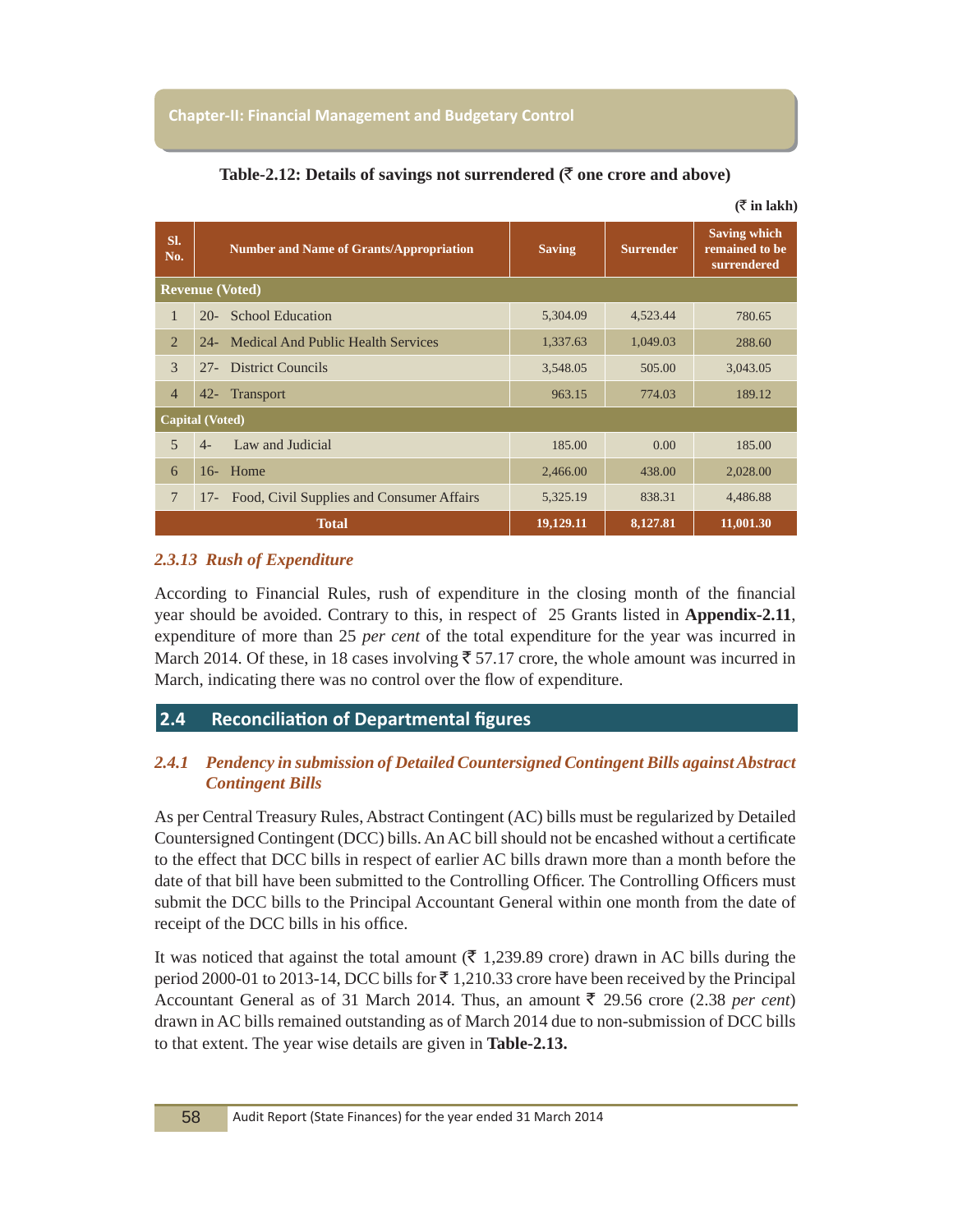$(\bar{\bar{\zeta}})$  in crore)

#### **Table-2.13: Pendency in submission of Detailed Countersigned Contingent Bills against Abstract Contingent Bills**

| <b>Year</b>  | <b>Amount drawn in</b><br><b>AC</b> bills | <b>Amount adjusted</b><br>through DCC bills | <b>Amount</b><br>outstanding<br>(as of<br>31 March 2014) | Percentage of<br>outstanding<br>amount |
|--------------|-------------------------------------------|---------------------------------------------|----------------------------------------------------------|----------------------------------------|
| Upto 2011-12 | 1,217.53                                  | 1,199.05                                    | 18.48                                                    | 1.52                                   |
| 2012-13      | 0.28                                      | 0.09                                        | 0.19                                                     | 67.86                                  |
| $2013 - 14$  | 22.08                                     | 11.19                                       | 10.89                                                    | 49.32                                  |
| <b>Total</b> | 1,239.89                                  | 1,210.33                                    | 29.56                                                    | 2.38                                   |

*Source: Finance Account 2013-14 (Vol-I)*

Non–adjustment of advances for long period is fraught with risk of misappropriation and therefore, requires close monitoring by the respective Drawing and Disbursing Officers (DDOs).

#### *2.4.2 Un-reconciled Expenditure*

To enable Controlling Officers of Departments to exercise effective control over expenditure to keep it within the budgetary grants and to ensure accuracy of their accounts, Financial Rules stipulate that expenditure recorded in their books be reconciled by them every month during the financial year with that recorded in the books of the Principal Accountant General (A&E). Even though non-reconciliation of Departmental figures is being pointed out regularly in Audit Reports, lapses on the part of Controlling Officers continued to persist during 2013-14 also.

It was noticed that during the year 2013-14, out of 79 Controlling Officers, 72 Controlling Officers (91.14 per cent) reconciled the expenditure of  $\bar{\tau}$  4,048.06 crore (62.24 *per cent* of the total expenditure). Similarly, out of 42 Controlling Officers under Receipt Heads, 13 Controlling Officers (30.95 *per cent)* reconciled receipts of ₹243.01 crore (4.22 *per cent* against the total receipts). As a result, expenditure of  $\bar{\tau}$  2,455.68 crore and receipts of  $\bar{\xi}$  5,510.19 crore remained un-reconciled with the Books of Accounts of the Principal Accountant General during the year 2013-14.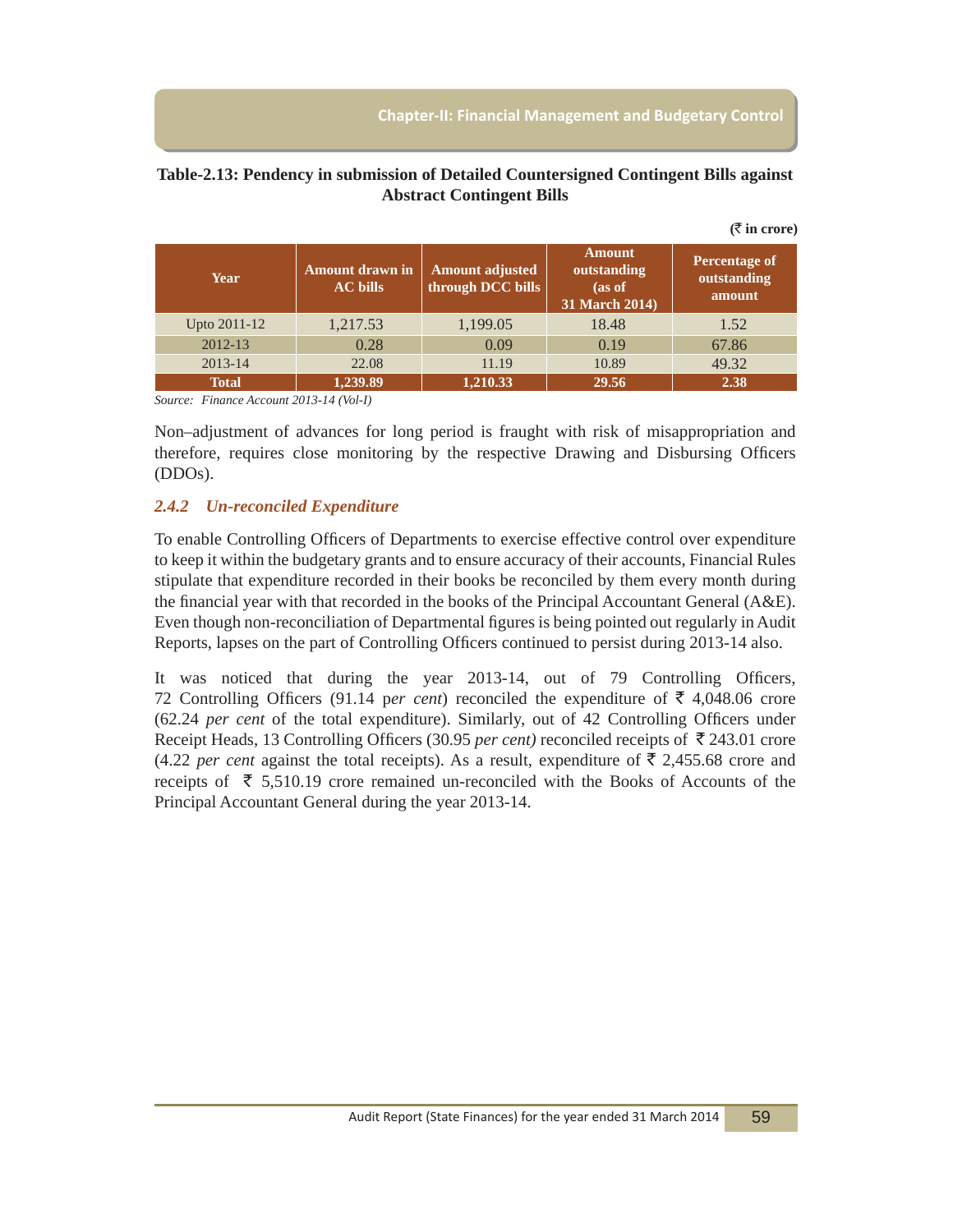#### **2.5 Conclusion and Recommendations**

#### *Conclusion*

The estimates of receipts and expenditure under Consolidated Fund, Contingency Fund and Public Account were prepared without adequate and due diligence in observing prescribed budgetary regulations.

Non-maintenance of Budget calendar, poor verification of departmental figures *etc.*, indicate absence of financial control. Besides, failure to put in place control mechanism, huge excess expenditure over budget provisions, non-utilisation of budget provisions and persistent savings *etc.* were noticed.

During 2013-14, an expenditure of  $\bar{\tau}$  6,613.50 crore was incurred against the total grants and appropriations of  $\bar{\xi}$  8,055.81 crore, resulting in savings of  $\bar{\xi}$  1,442.31 crore. The overall savings of  $\bar{\tau}$  1,442.31 crore were the net result of savings of  $\bar{\tau}$  1,942.42 crore which was offset by excess of  $\bar{\xi}$  500.11 crore. The excess requires regularisation under Article 205 of the Constitution of India. Moreover, it was seen that at the close of the financial year 2013-14, there were six grants/appropriations in which savings of  $\bar{\tau}$  3.08 crore (0.16 *per cent* of the total savings) occurred but no part of the available savings was surrendered by the concerned Departments.

Out of the total provision amounting to  $\bar{\tau}$  1,793.58 crore in 62 Schemes, an amount of ` 1,653.59 crore was surrendered which included 100 *per cent* surrender in 32 Schemes amounting to  $\bar{\tau}$  1,157.84 crore.

In 19 cases, as against savings of  $\bar{\mathfrak{g}}$  285.13 crore, an amount of  $\bar{\mathfrak{g}}$  295.94 crore was surrendered resulting in excess surrender of  $\bar{\tau}$  10.81 crore. Injudicious re-appropriation proved excessive or insufficient and resulted in savings/excess of over  $\bar{\tau}$  10 lakh and above in 30 sub-heads.